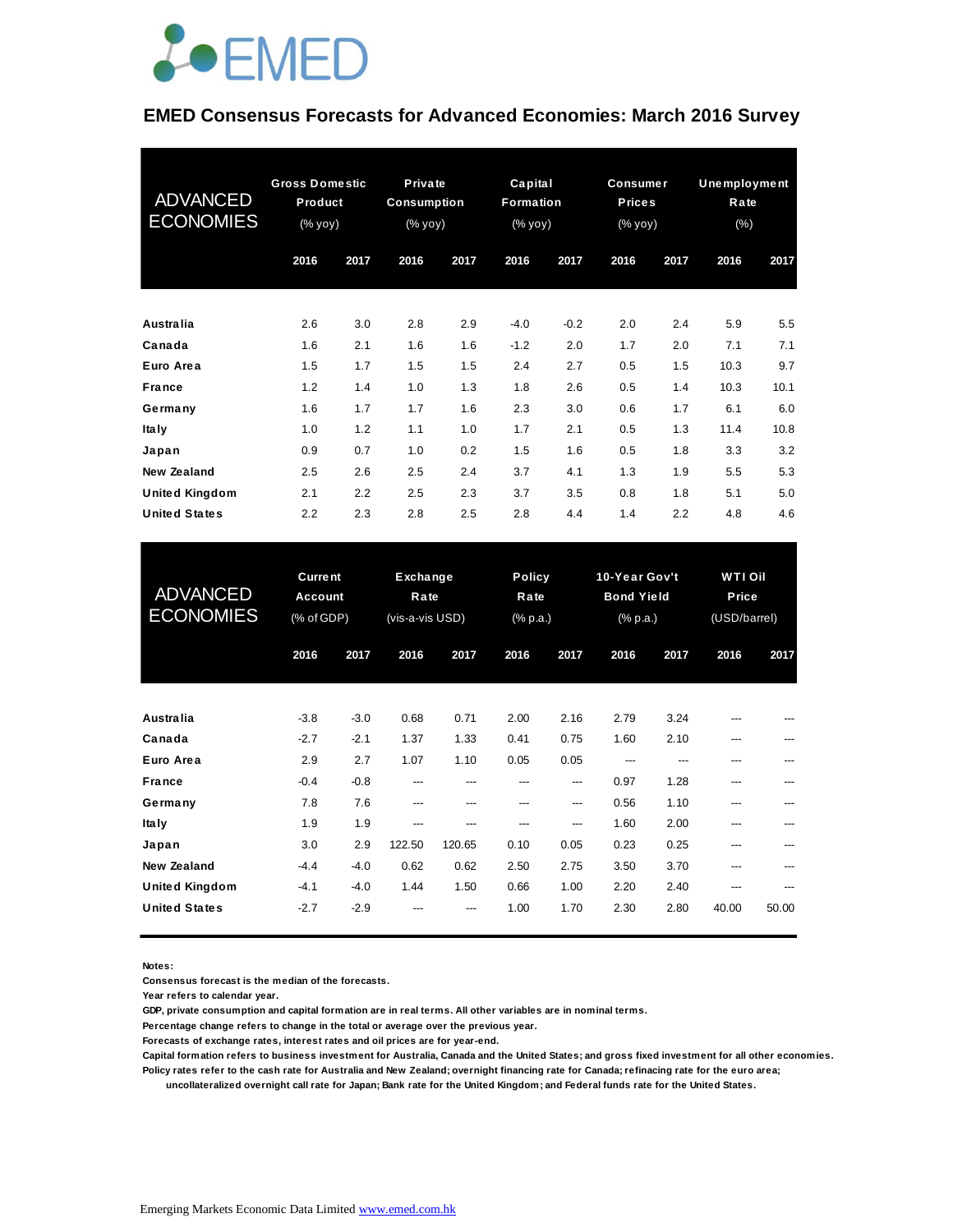

#### **EMED Consensus Forecasts for Emerging Markets: March 2016 Survey**

|                       | <b>Gross Domestic</b> |      | Private     |        | <b>Fixed</b> |        | <b>Consumer</b> |      | <b>Unemployment</b>    |      |
|-----------------------|-----------------------|------|-------------|--------|--------------|--------|-----------------|------|------------------------|------|
| <b>EMERGING</b>       | Product               |      | Consumption |        | Investment   |        | <b>Prices</b>   |      | Rate                   |      |
| <b>MARKETS</b>        | (% yoy)               |      | (% yoy)     |        | (% yoy)      |        | (% yoy)         |      | $(\% )$                |      |
|                       |                       |      |             |        |              |        |                 |      |                        |      |
|                       | 2016                  | 2017 | 2016        | 2017   | 2016         | 2017   | 2016            | 2017 | 2016                   | 2017 |
|                       |                       |      |             |        |              |        |                 |      |                        |      |
| Argentina             | 0.0                   | 3.0  | 0.1         | 3.3    | $-1.5$       | 6.4    | 33.0            | 18.1 | 7.7                    | 7.5  |
| <b>Brazil</b>         | $-3.1$                | 0.8  | $-4.1$      | $-0.5$ | $-12.9$      | $-2.7$ | 8.1             | 6.0  | 9.3                    | 10.2 |
| Chile                 | 2.3                   | 2.9  | 2.9         | 2.8    | 1.5          | 3.8    | 3.7             | 3.5  | 6.7                    | 6.9  |
| China                 | 6.5                   | 6.2  | 7.4         | 7.4    | 5.7          | 4.9    | 1.7             | 2.0  | 4.1                    | 4.2  |
| Colombia              | 2.5                   | 3.1  | 2.9         | 3.1    | 2.5          | 4.0    | 5.8             | 3.6  | 9.0                    | 8.8  |
| <b>Czech Republic</b> | 2.5                   | 2.6  | 2.7         | 2.2    | 3.4          | 3.9    | 0.9             | 2.0  | 4.5                    | 4.3  |
| <b>Hong Kong</b>      | 2.3                   | 2.4  | 2.5         | 2.4    | 1.8          | 2.1    | 2.5             | 2.4  | 3.4                    | 3.6  |
| Hungary               | 2.4                   | 2.6  | 2.9         | 2.8    | $-1.5$       | 3.1    | 1.3             | 2.5  | 6.1                    | 5.7  |
| India                 | 7.5                   | 7.5  | 7.3         | 7.4    | 6.8          | 7.5    | 5.3             | 5.3  | $\qquad \qquad \cdots$ | ---  |
| Indonesia             | 5.0                   | 5.3  | 5.1         | 5.1    | 6.4          | 7.0    | 4.6             | 4.8  | 5.7                    | 5.6  |
| Malaysia              | 4.5                   | 4.6  | 4.4         | 5.0    | 3.0          | 4.0    | 2.8             | 3.0  | 3.1                    | 3.0  |
| <b>Mexico</b>         | 2.6                   | 3.0  | 2.8         | 3.0    | 4.1          | 4.4    | 3.2             | 3.3  | 4.4                    | 4.0  |
| <b>Philippines</b>    | 6.0                   | 6.0  | 5.9         | 5.7    | 7.0          | 7.9    | 2.5             | 3.0  | 6.7                    | 6.4  |
| Poland                | 3.5                   | 3.5  | 3.5         | 3.6    | 5.0          | 6.3    | 0.4             | 1.7  | 8.2                    | 7.0  |
| Russia                | $-1.0$                | 1.1  | $-1.0$      | 0.5    | $-2.6$       | 1.5    | 8.4             | 6.8  | 6.1                    | 6.1  |
| Singapore             | 2.3                   | 2.5  | 2.7         | 1.5    | 2.2          | 1.4    | 0.6             | 1.5  | 2.2                    | 2.3  |
| South Korea           | 2.9                   | 3.0  | 2.5         | 2.3    | 3.8          | 3.2    | 1.5             | 2.0  | 3.5                    | 3.4  |
| <b>Taiwan</b>         | 2.0                   | 2.5  | 2.1         | 2.2    | 2.1          | 2.2    | 0.9             | 1.4  | 3.9                    | 4.0  |
| <b>Thailand</b>       | 3.2                   | 3.5  | 2.3         | 2.5    | 3.7          | 4.9    | 1.0             | 2.0  | 0.9                    | 1.0  |
| Turkey                | 3.0                   | 3.4  | 2.7         | 3.3    | 2.6          | 5.3    | 8.0             | 7.2  | 10.1                   | 10.1 |

|                       | <b>Money</b>     |          | <b>Merchandise</b> |      | <b>Merchandise</b> |        | Current        |        |                                                                                                                                                                                    |       |
|-----------------------|------------------|----------|--------------------|------|--------------------|--------|----------------|--------|------------------------------------------------------------------------------------------------------------------------------------------------------------------------------------|-------|
| <b>EMERGING</b>       | <b>Supply M2</b> |          | <b>Exports</b>     |      | <b>Imports</b>     |        | <b>Account</b> |        | <b>Exchange</b><br>Rate<br>(vis-a-vis USD)<br>2016<br>16.35<br>4.23<br>710<br>6.70<br>3350<br>25.3<br>7.76<br>292<br>68.5<br>14313<br>4.25<br>17.8<br>48.1<br>4.02<br>73.7<br>1.43 |       |
| <b>MARKETS</b>        | (% yoy)          |          | $(%$ (% yoy)       |      | (% yoy)            |        | (% of GDP)     |        |                                                                                                                                                                                    |       |
|                       | 2016             | 2017     | 2016               | 2017 | 2016               | 2017   | 2016           | 2017   |                                                                                                                                                                                    | 2017  |
|                       |                  |          |                    |      |                    |        |                |        |                                                                                                                                                                                    |       |
|                       |                  |          |                    |      |                    |        |                |        |                                                                                                                                                                                    |       |
| Argentina             | 22.4             | 19.1     | 2.5                | 4.5  | 1.5                | 4.4    | $-2.0$         | $-1.9$ |                                                                                                                                                                                    | 17.99 |
| <b>Brazil</b>         | 7.1              | 5.5      | 3.2                | 3.9  | $-9.8$             | $-2.8$ | $-2.3$         | $-2.0$ |                                                                                                                                                                                    | 4.28  |
| Chile                 | 15.5             | 14.0     | 2.7                | 3.9  | 3.2                | 4.9    | $-1.5$         | $-1.8$ |                                                                                                                                                                                    | 700   |
| China                 | 11.6             | 10.3     | 4.1                | 5.0  | 2.2                | 5.0    | 2.7            | 2.3    |                                                                                                                                                                                    | 6.65  |
| Colombia              | 13.3             | 13.7     | 1.5                | 5.6  | $-0.6$             | 4.4    | $-5.9$         | $-5.0$ |                                                                                                                                                                                    | 3250  |
| <b>Czech Republic</b> | ---              | $\cdots$ | 6.1                | 7.1  | 6.2                | 7.8    | 0.3            | 0.4    |                                                                                                                                                                                    | 24.6  |
| <b>Hong Kong</b>      | 6.8              | 6.0      | 1.3                | 0.9  | 0.6                | 0.7    | 1.8            | 2.5    |                                                                                                                                                                                    | 7.78  |
| Hungary               | 6.5              | 6.9      | 5.5                | 6.1  | 5.6                | 6.8    | 4.2            | 4.8    |                                                                                                                                                                                    | 295   |
| India                 | 13.1             | 12.5     | 3.2                | 2.6  | 5.6                | 5.9    | $-1.4$         | $-1.6$ |                                                                                                                                                                                    | 67.8  |
| Indonesia             | 10.6             | 11.0     | 1.4                | 4.3  | 3.1                | 6.0    | $-2.3$         | $-2.3$ |                                                                                                                                                                                    | 14530 |
| Malaysia              | 8.1              | 5.8      | 2.2                | 5.0  | 1.6                | 5.5    | 2.9            | 3.0    |                                                                                                                                                                                    | 4.34  |
| <b>Mexico</b>         | 11.4             | 12.4     | 4.0                | 4.8  | 4.2                | 5.1    | $-2.6$         | $-2.6$ |                                                                                                                                                                                    | 17.5  |
| <b>Philippines</b>    | 9.7              | 9.5      | 5.1                | 5.4  | 6.5                | 6.0    | 3.5            | 3.2    |                                                                                                                                                                                    | 49.0  |
| Poland                | 7.0              | 6.7      | 5.0                | 5.2  | 5.7                | 6.8    | $-0.5$         | $-1.1$ |                                                                                                                                                                                    | 3.93  |
| Russia                | 8.0              | 8.8      | $-2.0$             | 1.5  | $-6.0$             | 5.2    | 3.6            | 4.3    |                                                                                                                                                                                    | 69.0  |
| Singapore             | 3.6              | 2.9      | 2.2                | 2.8  | 1.3                | 2.7    | 19.8           | 18.0   |                                                                                                                                                                                    | 1.43  |
| South Korea           | 7.3              | 8.5      | 2.6                | 2.7  | 1.9                | 2.5    | 7.0            | 6.5    | 1224                                                                                                                                                                               | 1206  |
| Taiwan                | 5.7              | 6.0      | 0.5                | 3.5  | 0.0                | 3.1    | 13.3           | 12.9   | 33.6                                                                                                                                                                               | 34.0  |
| <b>Thailand</b>       | 7.2              | 7.5      | 2.0                | 3.3  | 3.1                | 5.5    | 4.9            | 4.0    | 36.6                                                                                                                                                                               | 37.3  |
| Turkey                | 11.1             | 12.0     | 1.2                | 3.0  | 1.7                | 3.8    | $-4.9$         | $-4.9$ | 3.11                                                                                                                                                                               | 3.30  |
|                       |                  |          |                    |      |                    |        |                |        |                                                                                                                                                                                    |       |

**Notes:** 

**Consensus forecast is the median of the forecasts.**

**Year refers to calendar year except for India for which fiscal year (April to March) is used.**

**GDP, private consumption and fixed investment are in real terms. All other variables are in nominal terms.**

**Percentage change refers to change in the total or average over the previous year, except for money supply growth which is** 

 **based on year-end figures.**

**Forecasts of exchange rates and interest rates are for year-end.**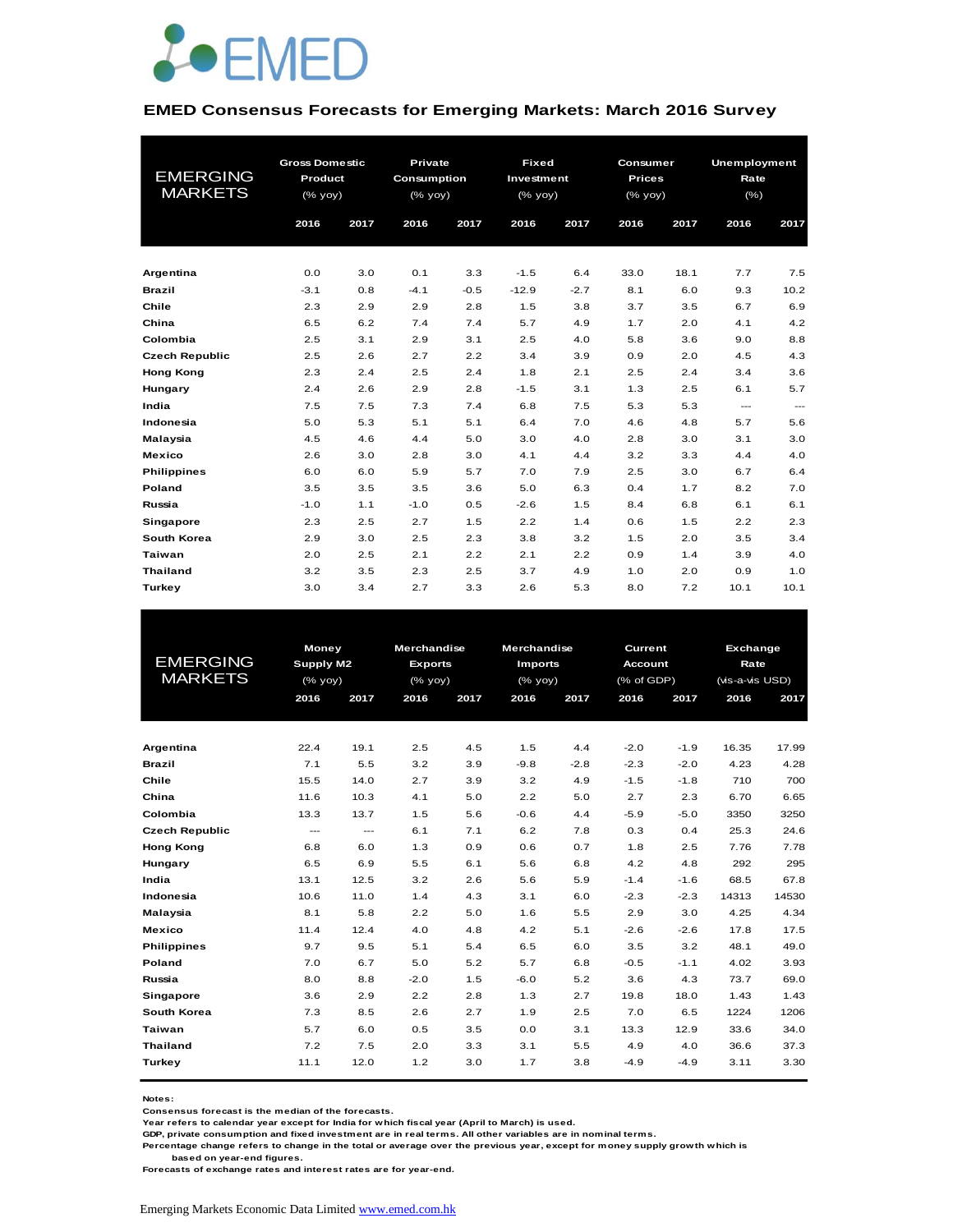

# **EMED Consensus Forecasts for the United States: March 2016 Survey**

| <b>UNITED STATES</b>             | <b>Gross Domestic</b><br>Product<br>(% yoy) |       | Consumer<br><b>Prices</b><br>(% yoy) |                          | <b>UNITED STATES</b>                |      | <b>Gross Domestic</b><br>Product<br>(% yoy) |      | Consumer<br><b>Prices</b><br>(% yoy) |  |
|----------------------------------|---------------------------------------------|-------|--------------------------------------|--------------------------|-------------------------------------|------|---------------------------------------------|------|--------------------------------------|--|
|                                  | 2016                                        | 2017  | 2016                                 | 2017                     |                                     | 2016 | 2017                                        | 2016 | 2017                                 |  |
|                                  |                                             |       |                                      |                          |                                     |      |                                             |      |                                      |  |
| <b>ABN AMRO</b>                  | 1.7                                         | 2.1   | 1.4                                  | 1.6                      | Intesa Sanpaolo                     | 2.4  | 2.2                                         | 1.1  | 2.4                                  |  |
| <b>Action Economics</b>          | 2.0                                         | 2.4   | 0.9                                  | 2.0                      | Invesco Ltd.                        | 2.6  | $\overline{\phantom{a}}$                    | 1.7  | $\overline{a}$                       |  |
| <b>AIB Global Treasury</b>       | 2.3                                         | 2.4   | 0.7                                  | 1.7                      | <b>KBC</b>                          | 2.1  | 2.2                                         | 1.6  | 2.6                                  |  |
| Allianz                          | 2.3                                         | 2.3   | 1.0                                  | 2.2                      | <b>Kiel Institute</b>               | 2.3  | 2.8                                         | 0.1  | 1.5                                  |  |
| Asiya Investments                | 2.6                                         | 2.4   | 1.2                                  | 2.0                      | <b>Mesirow Financial</b>            | 2.5  | $\overline{\phantom{a}}$                    | 1.5  | $\overline{a}$                       |  |
| <b>Bank Julius Baer</b>          | 1.5                                         | 1.8   | 1.4                                  | 2.2                      | <b>Moody's Analytics</b>            | 2.3  | 3.1                                         | 1.5  | 3.0                                  |  |
| <b>Barclays Capital</b>          | 2.2                                         | 2.5   | 0.9                                  | 2.4                      | <b>Mortgage Bankers Association</b> | 2.2  | 2.2                                         | 1.4  | 2.0                                  |  |
| BayernLB                         | 2.1                                         | 2.5   | 1.1                                  | 2.1                      | <b>NAR</b>                          | 1.5  | 2.8                                         | 1.9  | 3.2                                  |  |
| <b>Berenberg Capital Markets</b> | 2.1                                         | 2.5   | 1.2                                  | 2.1                      | National Bank of Canada             | 2.0  | 2.0                                         | 1.4  | 2.2                                  |  |
| <b>BMO Capital Markets</b>       | 2.2                                         | 2.3   | 1.2                                  | 2.4                      | <b>Natixis</b>                      | 2.5  | $\overline{\phantom{a}}$                    | 2.4  | $---$                                |  |
| <b>BNP Paribas</b>               | 1.9                                         | 1.5   | 1.1                                  | 2.2                      | <b>NIESR</b>                        | 2.5  | 2.7                                         | 0.7  | 1.7                                  |  |
| <b>Capital Economics</b>         | 2.2                                         | 2.0   | 1.1                                  | 3.0                      | <b>Northern Trust</b>               | 2.2  | ---                                         | 1.1  | ---                                  |  |
| <b>CIBC World Markets</b>        | 2.2                                         | 2.1   | 1.5                                  | 2.9                      | <b>OCBC Bank</b>                    | 2.5  | 2.4                                         | 1.8  | 2.2                                  |  |
| Citigroup                        | 2.0                                         | 2.4   | 1.7                                  | 1.8                      | <b>PNC</b>                          | 2.0  | 2.2                                         | 0.8  | 2.1                                  |  |
| <b>Comerica Bank</b>             | 1.8                                         | 2.5   | 1.5                                  | 2.6                      | Prometeia                           | 2.4  | 2.6                                         | 1.2  | 1.9                                  |  |
| Commerzbank                      | 2.0                                         | 2.2   | 1.2                                  | 2.2                      | <b>Raymond James</b>                | 2.5  | 2.3                                         | 1.0  | 2.0                                  |  |
| <b>Credit Agricole</b>           | 2.1                                         | 2.2   | 1.1                                  | 2.0                      | <b>Royal Bank of Canada</b>         | 2.2  | 2.4                                         | 1.3  | 2.5                                  |  |
| <b>Credit Suisse</b>             | 2.3                                         | 1.5   | 2.3                                  | 1.5                      | <b>Schroders</b>                    | 2.1  | 2.1                                         | 1.2  | 2.3                                  |  |
| Daiwa Institute of Research      | 2.6                                         | ---   | 1.8                                  | ---                      | Scotia Capital                      | 2.2  | 2.7                                         | 2.2  | 2.3                                  |  |
| Danske Bank                      | 2.0                                         | 2.3   | 1.3                                  | 0.0                      | <b>Societe Generale</b>             | 1.9  | 2.2                                         | 1.4  | 3.2                                  |  |
| <b>DBS Bank</b>                  | 2.2                                         | ---   | 1.3                                  | ---                      | <b>Standard &amp; Poor's</b>        | 2.4  |                                             | 1.7  | ---                                  |  |
| Deka Bank                        | 2.5                                         | 2.3   | 1.6                                  | 2.6                      | <b>Standard Chartered</b>           | 1.0  | 1.3                                         | 1.3  | 1.2                                  |  |
| Desjardins                       | 2.3                                         | 2.5   | 0.9                                  | 2.4                      | <b>TD Economics</b>                 | 2.4  | 2.3                                         | 1.8  | 2.8                                  |  |
| <b>DIW</b>                       | 2.6                                         | 2.6   | 1.7                                  | 1.7                      | <b>UOB</b>                          | 2.5  | $---$                                       | 2.5  | $\overline{a}$                       |  |
| DnB NOR                          | 2.7                                         | $---$ | 1.9                                  | $\overline{\phantom{a}}$ |                                     |      |                                             |      |                                      |  |
| DZ Bank                          | 2.0                                         | 2.4   | 1.1                                  | 2.4                      |                                     |      |                                             |      |                                      |  |
| <b>Fannie Mae</b>                | 1.9                                         | 2.0   | 1.6                                  | 2.2                      | <b>CONSENSUS</b>                    |      |                                             |      |                                      |  |
| <b>First Trust Advisors</b>      | 2.0                                         | 2.7   | 1.7                                  | 2.7                      | Median                              | 2.2  | 2.3                                         | 1.4  | 2.2                                  |  |
| <b>Freddie Mac</b>               | 2.0                                         | 2.3   | 1.4                                  | 1.9                      | Mean                                | 2.2  | 2.3                                         | 1.4  | 2.2                                  |  |
| Handelsbanken                    | 1.9                                         | 2.0   | 1.2                                  | 1.8                      | High                                | 2.7  | 3.1                                         | 2.5  | 3.2                                  |  |
| <b>IFO Munich Institute</b>      | 2.5                                         | ---   | 1.1                                  | ---                      | Low                                 | 1.0  | 1.3                                         | 0.1  | 0.0                                  |  |
| <b>ING</b>                       | 1.9                                         | 2.2   | 1.4                                  | 2.2                      | <b>Standard Deviation</b>           | 0.3  | 0.3                                         | 0.4  | 0.6                                  |  |
| Continues in the next column     |                                             |       |                                      |                          |                                     |      |                                             |      |                                      |  |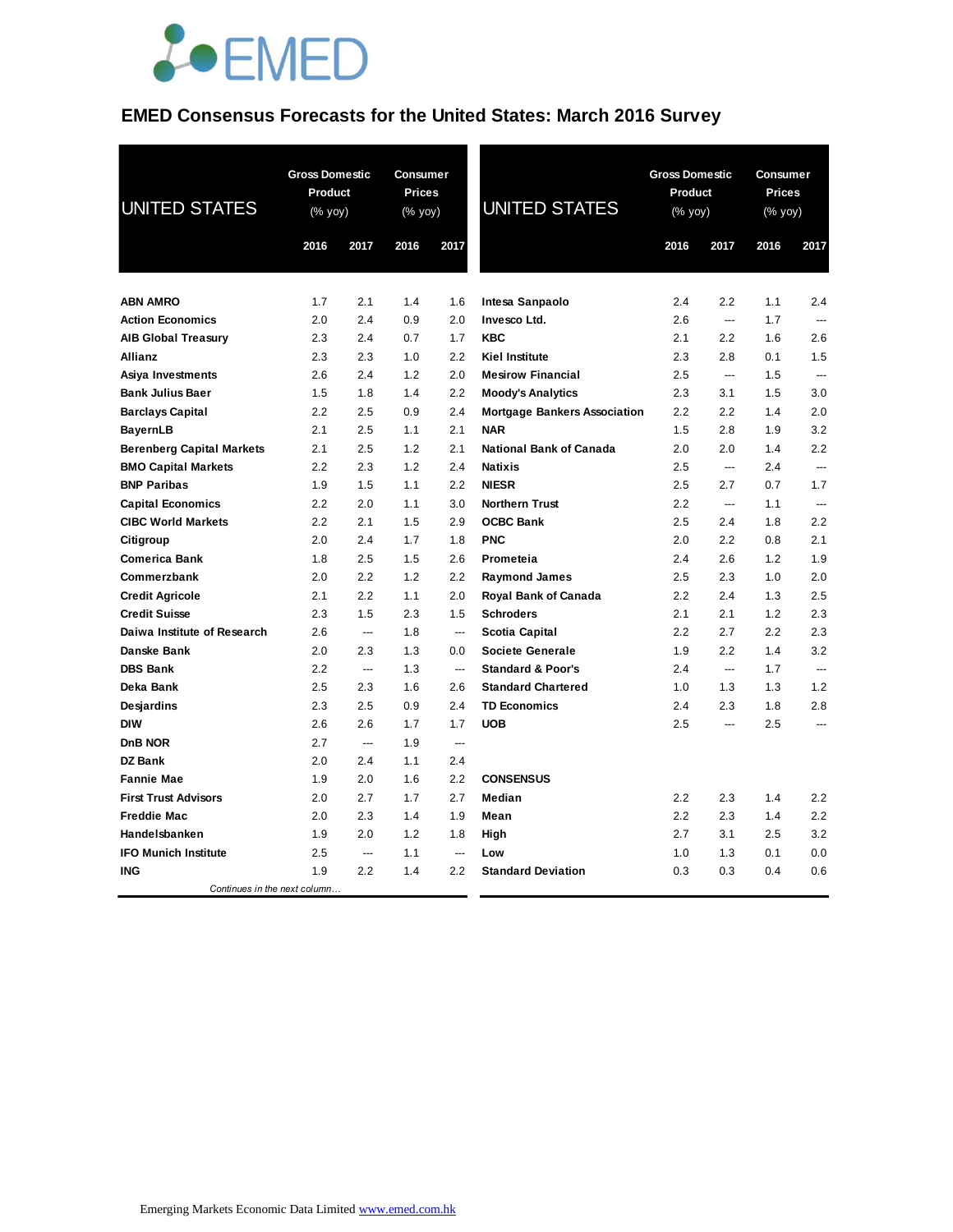

# **EMED Consensus Forecasts for the Euro Area: March 2016 Survey**

| <b>EURO AREA</b>                 | <b>Gross Domestic</b><br>Product<br>$(% \mathsf{Y}^{\prime }\mathsf{Y}^{\prime }\mathsf{Y}^{\prime })$ |      | <b>Consumer</b><br><b>Prices</b><br>(% yoy) |                          | <b>EURO AREA</b>          | <b>Gross Domestic</b><br>Product<br>(% yoy) |      | Consumer<br><b>Prices</b><br>(% yoy) |      |
|----------------------------------|--------------------------------------------------------------------------------------------------------|------|---------------------------------------------|--------------------------|---------------------------|---------------------------------------------|------|--------------------------------------|------|
|                                  | 2016                                                                                                   | 2017 | 2016                                        | 2017                     |                           | 2016                                        | 2017 | 2016                                 | 2017 |
| <b>ABN AMRO</b>                  | 1.2                                                                                                    | 1.6  | 0.1                                         | 1.5                      | Intesa Sanpaolo           | 1.5                                         | 1.6  | 0.2                                  | 1.1  |
| <b>AIB Global Treasury</b>       | 1.7                                                                                                    | 1.8  | 0.5                                         | 1.4                      | Invesco Ltd.              | 1.7                                         | ---  | 1.1                                  | ---  |
| <b>Allianz</b>                   | 2.0                                                                                                    | 2.0  | 0.4                                         | 1.6                      | <b>KBC</b>                | 1.7                                         | 1.7  | 0.6                                  | 1.7  |
| Asiya Investments                | 1.7                                                                                                    | 1.8  | 0.8                                         | 1.5                      | <b>Kiel Institute</b>     | 1.5                                         | 1.7  | 0.1                                  | 1.0  |
| <b>Bank Julius Baer</b>          | 1.5                                                                                                    | 1.2  | 0.5                                         | 1.5                      | Monte Dei Paschi Di Siena | 1.4                                         | 1.3  | 0.1                                  | 0.8  |
| <b>Barclays Capital</b>          | 1.6                                                                                                    | 1.8  | 0.1                                         | 1.0                      | <b>Moody's Analytics</b>  | 1.9                                         | ---  | 1.4                                  | ---  |
| <b>BayernLB</b>                  | 1.3                                                                                                    | 1.3  | 0.4                                         | 1.4                      | <b>Natixis</b>            | 1.6                                         | ---  | 1.5                                  | ---  |
| <b>Berenberg Capital Markets</b> | 1.3                                                                                                    | 1.7  | 0.6                                         | 1.5                      | <b>NIESR</b>              | 1.5                                         | 1.9  | 0.3                                  | 1.5  |
| <b>BMO Capital Markets</b>       | 1.4                                                                                                    | 1.6  | 0.5                                         | 1.4                      | <b>OCBC Bank</b>          | 1.9                                         | 1.9  | 1.1                                  | 1.6  |
| <b>BNP Paribas</b>               | 1.3                                                                                                    | 1.4  | $-0.2$                                      | 1.1                      | Prometeia                 | 1.5                                         | 1.5  | 1.0                                  | 1.7  |
| <b>Capital Economics</b>         | 1.2                                                                                                    | 1.5  | 0.5                                         | 1.5                      | Royal Bank of Canada      | 1.7                                         | 1.8  | 0.3                                  | 1.0  |
| Citigroup                        | 1.3                                                                                                    | 1.6  | 0.2                                         | 1.2                      | <b>Schroders</b>          | 1.4                                         | 1.6  | 0.7                                  | 1.6  |
| Commerzbank                      | 1.3                                                                                                    | 1.5  | 0.3                                         | 1.6                      | <b>Scotia Capital</b>     | 1.6                                         | 1.7  | 0.9                                  | 1.6  |
| <b>Credit Agricole</b>           | 1.6                                                                                                    | 1.6  | 0.3                                         | 1.4                      | Societe Generale          | 1.3                                         | 1.5  | 0.6                                  | 1.6  |
| <b>Credit Suisse</b>             | 1.5                                                                                                    | 2.0  | 0.1                                         | 1.2                      | <b>Standard Chartered</b> | 1.4                                         | 1.5  | 0.4                                  | 1.9  |
| Danske Bank                      | 1.5                                                                                                    | 1.8  | 0.1                                         | 1.4                      | <b>TD Economics</b>       | 1.7                                         | 1.7  | 1.6                                  | 2.3  |
| <b>DBS Bank</b>                  | 1.4                                                                                                    | ---  | 0.8                                         | ---                      | <b>UOB</b>                | 1.7                                         | ---  | 1.1                                  | ---  |
| Deka Bank                        | 1.6                                                                                                    | 1.6  | 0.8                                         | 1.6                      |                           |                                             |      |                                      |      |
| <b>DIW</b>                       | 1.4                                                                                                    | 1.7  | 0.7                                         | 1.2                      |                           |                                             |      |                                      |      |
| DnB NOR                          | 1.2                                                                                                    | ---  | 0.8                                         | ---                      |                           |                                             |      |                                      |      |
| <b>DZ Bank</b>                   | 1.5                                                                                                    | 1.7  | $-0.1$                                      | 1.5                      | <b>CONSENSUS</b>          |                                             |      |                                      |      |
| <b>ETLA</b>                      | 1.7                                                                                                    | 1.7  | 0.3                                         | 1.4                      | Median                    | 1.5                                         | 1.7  | 0.5                                  | 1.5  |
| <b>EUROFER</b>                   | 2.0                                                                                                    | 1.9  | 0.9                                         | 1.5                      | Mean                      | 1.5                                         | 1.7  | 0.6                                  | 1.4  |
| Handelsbanken                    | 1.6                                                                                                    | 1.7  | 1.0                                         | 1.4                      | High                      | 2.0                                         | 2.0  | 1.6                                  | 2.3  |
| <b>IFO Munich Institute</b>      | 1.7                                                                                                    | ---  | 0.9                                         | $\overline{\phantom{a}}$ | Low                       | 1.2                                         | 1.2  | $-0.2$                               | 0.8  |
| ING                              | 1.5                                                                                                    | 1.7  | 0.5                                         | 1.5                      | <b>Standard Deviation</b> | 0.2                                         | 0.2  | 0.4                                  | 0.3  |
| Continues in the next column     |                                                                                                        |      |                                             |                          |                           |                                             |      |                                      |      |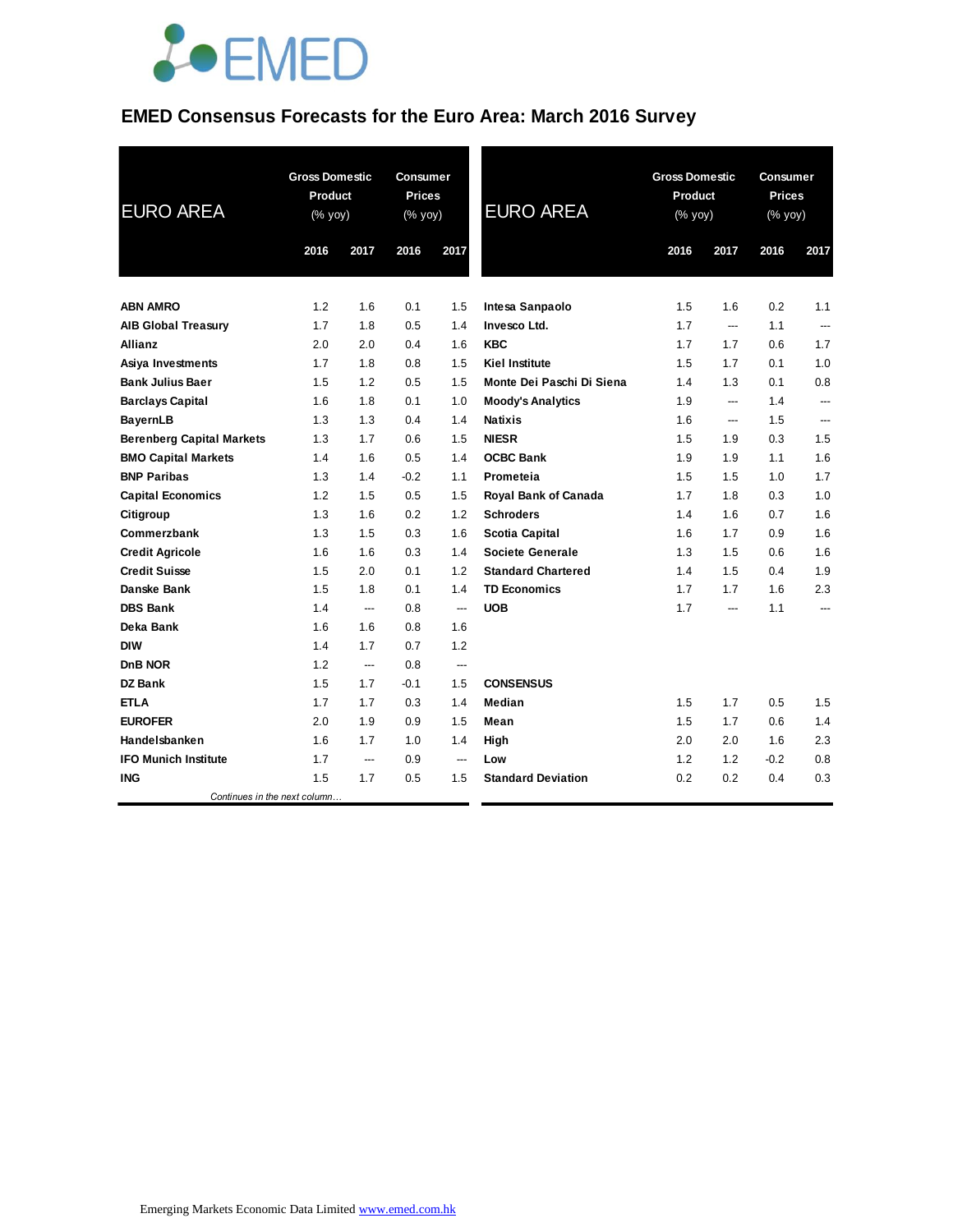

# **EMED Consensus Forecasts for Japan: March 2016 Survey**

| <b>JAPAN</b>                     | <b>Gross Domestic</b><br><b>Product</b><br>(% yoy) |                          | <b>Consumer</b><br><b>Prices</b><br>(% yoy) |                          | <b>JAPAN</b>              |      | <b>Gross Domestic</b><br>Product<br>(% yoy) |        | <b>Consumer</b><br><b>Prices</b><br>(% yoy) |  |
|----------------------------------|----------------------------------------------------|--------------------------|---------------------------------------------|--------------------------|---------------------------|------|---------------------------------------------|--------|---------------------------------------------|--|
|                                  | 2016                                               | 2017                     | 2016                                        | 2017                     |                           | 2016 | 2017                                        | 2016   | 2017                                        |  |
| <b>ABN AMRO</b>                  | 0.8                                                | 0.6                      | 0.5                                         | 1.8                      | <b>ING</b>                | 0.9  | 0.6                                         | 0.5    | 2.4                                         |  |
| <b>AIB Global Treasury</b>       | 0.8                                                | 1.0                      | 0.2                                         | 0.5                      | Invesco Ltd.              | 1.3  | $\overline{a}$                              | 0.8    | $---$                                       |  |
| Allianz                          | 1.0                                                | 0.9                      | 0.5                                         | 2.1                      | <b>JCER</b>               | 1.0  | 0.1                                         | 0.4    | 1.7                                         |  |
| Asiya Investments                | 0.8                                                | 0.8                      | 0.4                                         | 1.9                      | <b>KBC</b>                | 1.0  | 0.7                                         | 0.6    | 2.0                                         |  |
| <b>Bank Julius Baer</b>          | 0.8                                                | 0.9                      | 0.0                                         | 1.6                      | <b>Kiel Institute</b>     | 0.5  | 0.7                                         | 0.8    | 0.2                                         |  |
| Bank of Tokyo-Mitsubishi UFJ     | 1.7                                                | ---                      | 1.2                                         | ---                      | <b>Mizuho Securities</b>  | 0.9  | 0.3                                         | $-0.2$ | 1.8                                         |  |
| <b>Barclays Capital</b>          | 0.2                                                | 1.0                      | $-0.2$                                      | 1.6                      | <b>Moody's Analytics</b>  | 1.0  | $---$                                       | 1.1    | $---$                                       |  |
| <b>BayernLB</b>                  | 0.6                                                | 0.1                      | 0.1                                         | 2.3                      | <b>Natixis</b>            | 1.4  | $\overline{\phantom{a}}$                    | 1.3    | $\hspace{0.05cm} \ldots$                    |  |
| <b>Berenberg Capital Markets</b> | 0.8                                                | 0.8                      | 0.9                                         | 1.9                      | <b>NIESR</b>              | 1.0  | 1.2                                         | 0.0    | 0.7                                         |  |
| <b>BMO Capital Markets</b>       | 0.7                                                | 0.5                      | 0.3                                         | 1.3                      | <b>OCBC Bank</b>          | 1.1  | 0.7                                         | 0.8    | 2.0                                         |  |
| <b>BNP Paribas</b>               | 0.3                                                | 0.2                      | 0.1                                         | 1.1                      | Prometeia                 | 1.3  | 1.1                                         | 0.6    | 1.0                                         |  |
| <b>Capital Economics</b>         | 1.0                                                | 0.5                      | 0.5                                         | 2.5                      | <b>Schroders</b>          | 0.8  | 1.4                                         | 0.4    | 1.8                                         |  |
| Citigroup                        | 0.5                                                | 0.3                      | $-0.1$                                      | 1.2                      | <b>Scotia Capital</b>     | 0.7  | 0.6                                         | 1.0    | 1.5                                         |  |
| Commerzbank                      | 0.8                                                | 0.8                      | 0.2                                         | 1.6                      | Societe Generale          | 0.8  | 0.8                                         | 0.0    | 2.1                                         |  |
| <b>Credit Agricole</b>           | 0.8                                                | 0.8                      | 1.0                                         | 1.9                      | <b>Standard Chartered</b> | 1.0  | 0.4                                         | 0.9    | 2.5                                         |  |
| <b>Credit Suisse</b>             | 0.4                                                | 0.0                      | $-0.4$                                      | 0.8                      | <b>TD Economics</b>       | 1.2  | 0.5                                         | 0.5    | 1.8                                         |  |
| Daiwa Institute of Research      | 1.5                                                | ---                      | 1.0                                         | $\overline{\phantom{a}}$ | <b>UOB</b>                | 1.0  | ---                                         | 1.8    | ---                                         |  |
| <b>Danske Bank</b>               | 1.4                                                | $\overline{a}$           | 1.6                                         | $\overline{a}$           |                           |      |                                             |        |                                             |  |
| <b>DBS Bank</b>                  | 0.9                                                | $\overline{\phantom{a}}$ | 0.6                                         | $\overline{\phantom{a}}$ | <b>CONSENSUS</b>          |      |                                             |        |                                             |  |
| Deka Bank                        | 1.2                                                | 0.6                      | 1.1                                         | 2.5                      | Median                    | 0.9  | 0.7                                         | 0.5    | 1.8                                         |  |
| <b>DIW</b>                       | 0.7                                                | 1.0                      | 0.4                                         | 1.0                      | Mean                      | 0.9  | 0.7                                         | 0.6    | 1.6                                         |  |
| DnB NOR                          | 1.5                                                | $\overline{a}$           | 1.5                                         | $\overline{\phantom{a}}$ | High                      | 1.7  | 1.4                                         | 1.8    | 2.5                                         |  |
| <b>DZ Bank</b>                   | 0.8                                                | 0.7                      | 0.4                                         | 2.0                      | Low                       | 0.2  | 0.0                                         | $-0.4$ | 0.2                                         |  |
| <b>IFO Munich Institute</b>      | 0.6                                                | ---                      | 1.2                                         | ---                      | <b>Standard Deviation</b> | 0.3  | 0.3                                         | 0.5    | 0.6                                         |  |
| Continues in the next column     |                                                    |                          |                                             |                          |                           |      |                                             |        |                                             |  |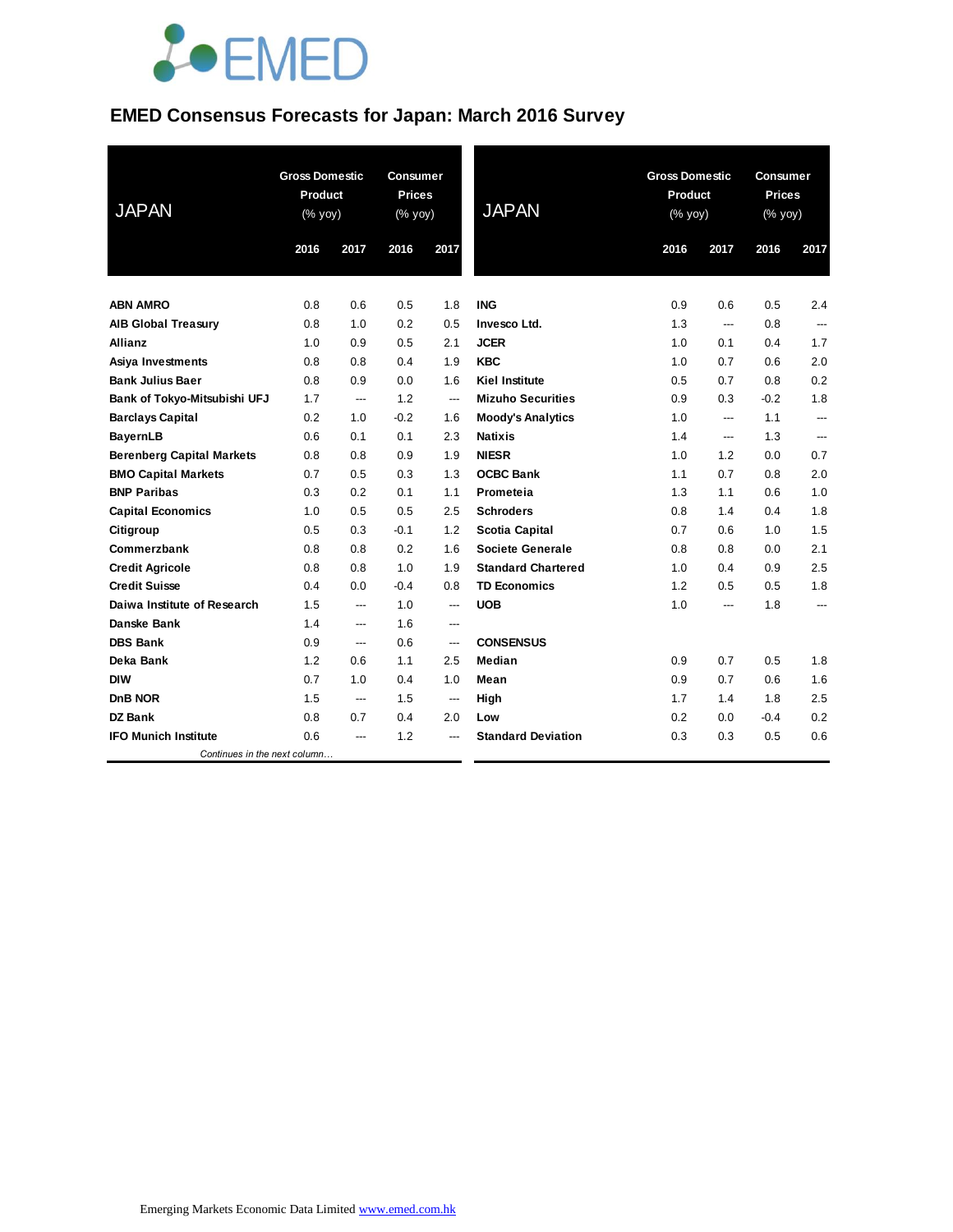

### **EMED Consensus Forecasts for China: March 2016 Survey**

| <b>CHINA</b>                     | <b>Gross Domestic</b><br>Product<br>$(% \mathsf{y}\right)$ (% $\overline{\mathsf{y}\mathsf{y}}$ ) |                | <b>Consumer</b><br><b>Prices</b><br>(% yoy) |                          | <b>CHINA</b>                  |      | <b>Gross Domestic</b><br><b>Product</b><br>$(% \mathsf{Y}^{\prime }\mathsf{Y}^{\prime }\mathsf{Y})$ (% $\mathsf{Y}^{\prime }\mathsf{Y})$ |        | <b>Consumer</b><br><b>Prices</b><br>(% yoy) |  |
|----------------------------------|---------------------------------------------------------------------------------------------------|----------------|---------------------------------------------|--------------------------|-------------------------------|------|------------------------------------------------------------------------------------------------------------------------------------------|--------|---------------------------------------------|--|
|                                  | 2016                                                                                              | 2017           | 2016                                        | 2017                     |                               | 2016 | 2017                                                                                                                                     | 2016   | 2017                                        |  |
| <b>ABN AMRO</b>                  | 6.5                                                                                               | 6.0            | 2.0                                         | 2.5                      | <b>IFO Munich Institute</b>   | 6.6  | ---                                                                                                                                      | 2.2    |                                             |  |
| <b>Allianz</b>                   | 6.5                                                                                               | 6.0            | 2.2                                         | 2.7                      | <b>ING</b>                    | 6.5  | 6.5                                                                                                                                      | 2.0    | 1.9                                         |  |
| <b>ANZ</b>                       | 8.1                                                                                               | $---$          | 4.0                                         | $---$                    | Intesa Sanpaolo               | 6.3  | 6.1                                                                                                                                      | 1.8    | 2.2                                         |  |
| Asiya Investments                | 6.8                                                                                               | 6.5            | 1.9                                         | 2.3                      | Invesco Ltd.                  | 6.5  | ---                                                                                                                                      | 1.9    | ---                                         |  |
| <b>Bank Julius Baer</b>          | 6.2                                                                                               | 6.3            | 1.3                                         | 1.9                      | <b>JP Morgan</b>              | 6.6  | ---                                                                                                                                      | 1.8    | ---                                         |  |
| <b>Bank of East Asia</b>         | 6.7                                                                                               | $\overline{a}$ | 1.5                                         | $\overline{\phantom{a}}$ | <b>Kiel Institute</b>         | 6.9  | 6.5                                                                                                                                      | 1.5    | 1.7                                         |  |
| <b>Barclays Capital</b>          | 6.0                                                                                               | 5.8            | 1.6                                         | 1.8                      | <b>Moody's Analytics</b>      | 6.5  | ---                                                                                                                                      | 3.1    | ---                                         |  |
| <b>BayernLB</b>                  | 6.3                                                                                               | 6.0            | 1.5                                         | 2.0                      | <b>Natixis</b>                | 6.9  | ---                                                                                                                                      | 2.4    | ---                                         |  |
| <b>Berenberg Capital Markets</b> | 6.5                                                                                               | 6.1            | 2.2                                         | 2.3                      | <b>NIESR</b>                  | 6.5  | 6.3                                                                                                                                      | 1.1    | 1.9                                         |  |
| <b>BMO Capital Markets</b>       | 6.5                                                                                               | 6.0            | 1.6                                         | 1.6                      | <b>OCBC Bank</b>              | 6.7  | 6.2                                                                                                                                      | 1.6    | 2.0                                         |  |
| <b>BNP Paribas</b>               | 6.4                                                                                               | 6.1            | 1.5                                         | 1.7                      | <b>Royal Bank of Scotland</b> | 6.6  | ---                                                                                                                                      | 1.5    | $\hspace{0.05cm} \ldots$                    |  |
| <b>Capital Economics</b>         | 6.8                                                                                               | 6.5            | 2.5                                         | 2.5                      | <b>Schroders</b>              | 6.3  | 6.2                                                                                                                                      | 1.9    | 2.1                                         |  |
| Citigroup                        | 6.3                                                                                               | 6.0            | 1.7                                         | 1.8                      | <b>Scotia Capital</b>         | 6.4  | 6.2                                                                                                                                      | 2.1    | 2.3                                         |  |
| Commerzbank                      | 6.3                                                                                               | 5.8            | 1.5                                         | 2.0                      | <b>Societe Generale</b>       | 6.0  | 6.0                                                                                                                                      | 2.0    | 2.4                                         |  |
| <b>Credit Agricole</b>           | 6.5                                                                                               | 6.5            | 1.4                                         | 1.8                      | <b>Standard Chartered</b>     | 6.8  | 6.7                                                                                                                                      | 1.7    | 2.4                                         |  |
| <b>Credit Suisse</b>             | 6.6                                                                                               | 6.5            | 1.3                                         | 1.7                      | <b>UOB</b>                    | 6.8  | ---                                                                                                                                      | 1.5    | $---$                                       |  |
| Daiwa Institute of Research      | 6.5                                                                                               | 6.0            | $-0.5$                                      | $-0.7$                   |                               |      |                                                                                                                                          |        |                                             |  |
| Danske Bank                      | 6.7                                                                                               | 6.6            | 2.3                                         | 2.0                      |                               |      |                                                                                                                                          |        |                                             |  |
| <b>DBS Bank</b>                  | 6.5                                                                                               | $---$          | 1.5                                         | ---                      | <b>CONSENSUS</b>              |      |                                                                                                                                          |        |                                             |  |
| Deka Bank                        | 6.5                                                                                               | 6.4            | 1.8                                         | 2.2                      | Median                        | 6.5  | 6.2                                                                                                                                      | 1.7    | 2.0                                         |  |
| <b>DIW</b>                       | 6.5                                                                                               | 6.3            | $-0.4$                                      | 2.9                      | Mean                          | 6.6  | 6.2                                                                                                                                      | 1.8    | 2.0                                         |  |
| DnB NOR                          | 6.2                                                                                               | $---$          | 2.8                                         | ---                      | High                          | 8.1  | 6.7                                                                                                                                      | 4.0    | 2.9                                         |  |
| <b>DZ Bank</b>                   | 6.5                                                                                               | 6.0            | 1.7                                         | 2.2                      | Low                           | 6.0  | 5.8                                                                                                                                      | $-0.5$ | $-0.7$                                      |  |
| <b>ICBC</b> International        | 6.8                                                                                               | 6.6            | 1.7                                         | 2.0                      | <b>Standard Deviation</b>     | 0.3  | 0.3                                                                                                                                      | 0.7    | 0.6                                         |  |
| Continues in the next column     |                                                                                                   |                |                                             |                          |                               |      |                                                                                                                                          |        |                                             |  |